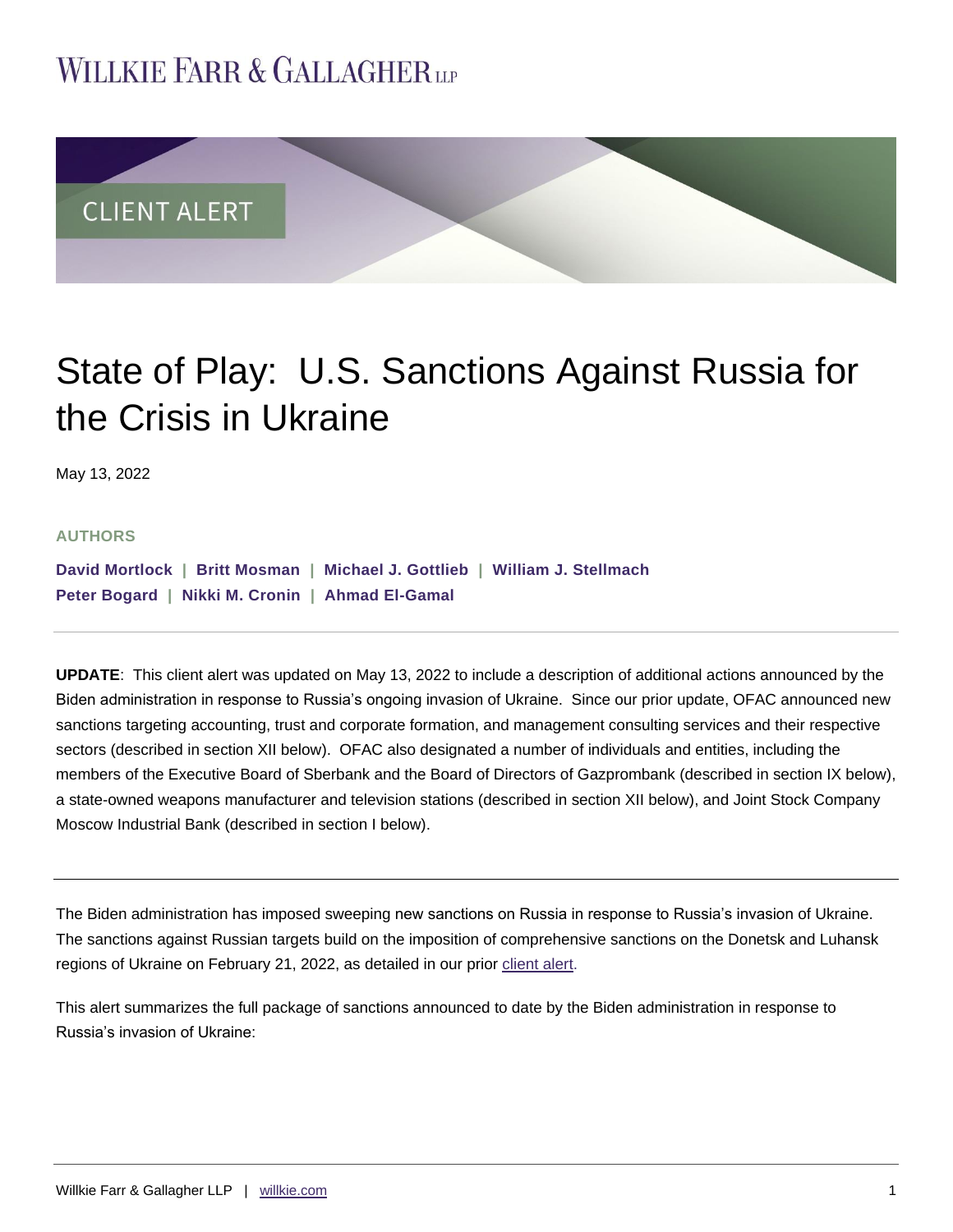- designation of major Russian financial institutions, including JSC Alfa-Bank ("**Alfa-Bank**"), VTB Bank PJSC ("**VTB**"), Corporation Bank for Development and Foreign Economic Affairs Vnesheconombank ("**VEB**"), and others;
- expanded prohibitions on dealing in Russian sovereign debt;
- the evolution of sanctions on PJSC Sberbank ("**Sberbank**");
- certain debt and equity prohibitions against identified entities;
- prohibition on engaging in any transaction involving the Russian Central Bank, the National Wealth Fund, or the Ministry of Finance;
- designation of Nord Stream 2 AG and its chief executive officer;
- designation of individuals with close ties to President Putin, government officials, and prominent corporate executives;
- prohibitions on the importation of Russian energy and new investment in the Russian energy sector;
- prohibitions on the importation of Russian-origin fish, seafood and preparations thereof, alcoholic beverages, and non-industrial diamonds;
- prohibitions on the exportation of certain luxury goods;
- prohibitions on the exportation of U.S. dollar-denominated banknotes;
- designation of major entities operating in specified sectors of the Russian economy;
- prohibition on new investment in Russia;
- sanctions targeting the provision of accounting, trust and corporate formation, and management consulting services by U.S. persons; and
- sanctions targeting the accounting, trust and corporate formation services, and management consulting sectors of the Russian economy.

President Biden also announced new export control requirements under the Export Administration Regulations, which impose license requirements on certain exports to Russia. Please see our client alert, Sweeping Export Controls on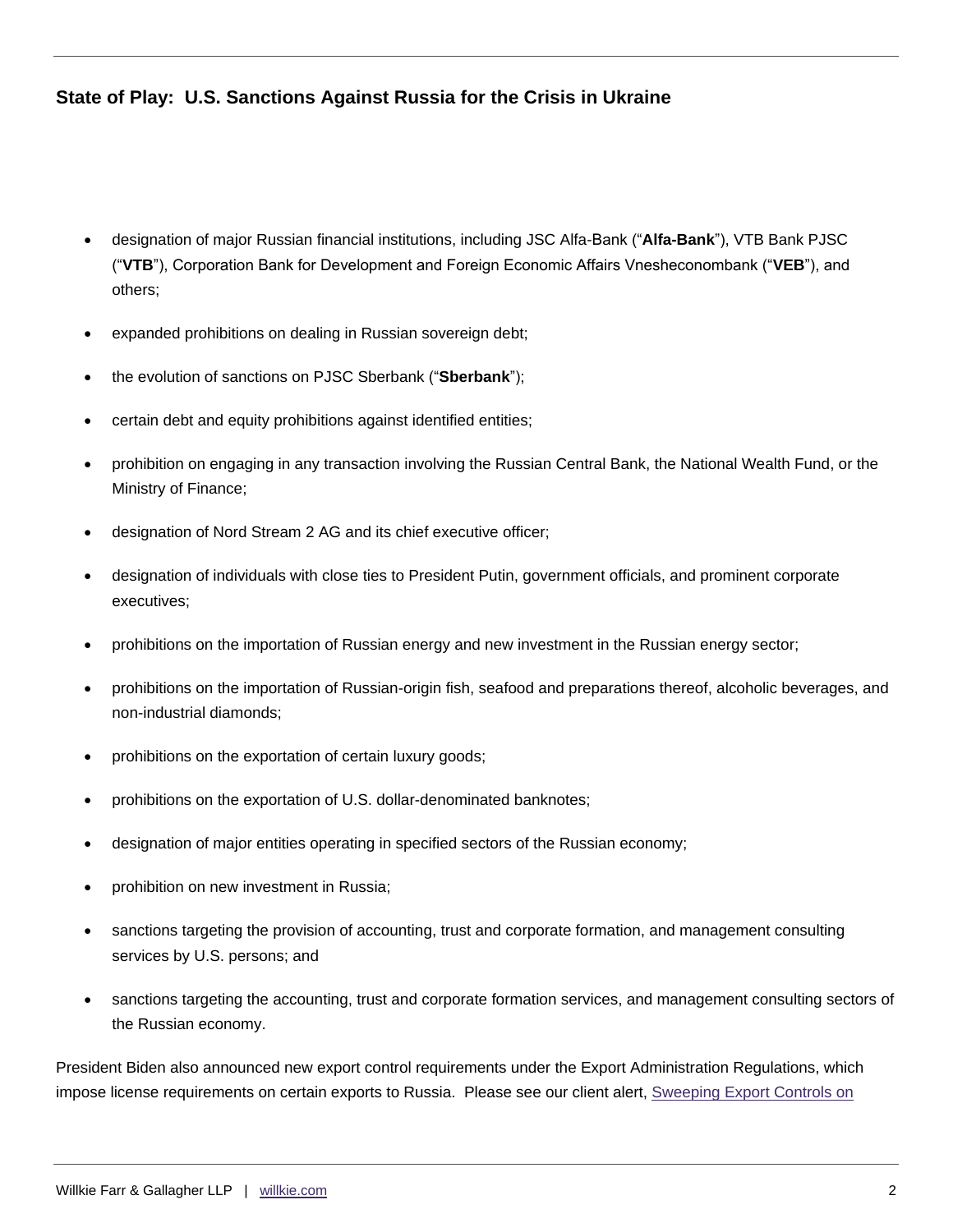[Russia and Belarus Reach New Heights: Novel Foreign Direct Product Rules and Expanded Licensing Requirements](https://www.willkie.com/-/media/files/publications/2022/sweepingexportcontrolsonrussiaandbelarusreachnewhe.pdf) for more information.

At the same time that he imposed sanctions on Russia, President Biden announced on February 24, 2022, a new tranche of sanctions targeting the Lukashenka regime in Belarus, with the designation of 24 Belarusian persons, including stateowned banks and the defense and security industries, in response to Belarus's facilitation of Russia's invasion of Ukraine. OFAC's announcement listing the Belarusian designations is available [here.](https://home.treasury.gov/news/press-releases/jy0607)

#### **I. Designation of Significant Russian Banks**

On February 24, 2022, the U.S. Department of Treasury's Office of Foreign Assets Control ("**OFAC**") designated several major Russian financial institutions pursuant to [E.O. 14024,](https://home.treasury.gov/system/files/126/14024.pdf) including VTB, VEB, Promsvyazbank PJSC, PJSC Bank Financial Corporation Otkritie ("**Otkritie**"), OJSC Sovcombank ("**Sovcombank**"), JSC Bank Novikom, and a number of subsidiaries, including subsidiaries outside of Russia and some that operate in various other sectors. Designated persons are added to OFAC's List of Specially Designated Nationals and Blocked Persons (the "**SDN List**") and each such designated person, as well as any entity that is owned 50 percent or more by one or more designated persons, is now blocked and any property or interests in property that are in the United States or in the possession or control of U.S. persons are also blocked. U.S. persons are generally prohibited from engaging in any activity in which a blocked person has an interest, absent authorization from OFAC.

On April 6, 2022, OFAC designated Alfa-Bank and six of its subsidiaries and five vessels owned by one of Alfa-Bank's subsidiaries. OFAC also designated Sberbank, which is discussed in greater detail in section II, below. Alongside the designation of Alfa-Bank, OFAC amended General Licenses 8B, 9B, and 10B to account for Alfa-Bank's designation. OFAC also issued General License 23, authorizing the wind down of certain transactions involving Alfa-Bank or any entity in which Alfa-Bank owns, directly or indirectly, a 50 percent or greater interest, through **May 6, 2022**.

On May 8, 2022, OFAC designated Joint Stock Company Moscow Industrial Bank along with 10 subsidiaries pursuant to E.O. 14024.

#### **II. Sanctions on Sberbank**

The sanctions on Sberbank have evolved over the course of the conflict in Ukraine. While the first tranche of sanctions against Sberbank imposed more limited prohibitions on U.S. financial institutions and certain debt and equity transactions involving Sberbank, OFAC has since imposed full blocking sanctions on Sberbank. We describe the timeline and current status of sanctions on Sberbank, below.

On February 24, 2022, OFAC issued [Directive 2](https://home.treasury.gov/system/files/126/correspondent_accounts_directive_2.pdf) to E.O. 14024, the so-called "**CAPTA Directive**" that prohibits U.S. financial institutions from (1) opening or maintaining any correspondent or payable-through accounts for or on behalf of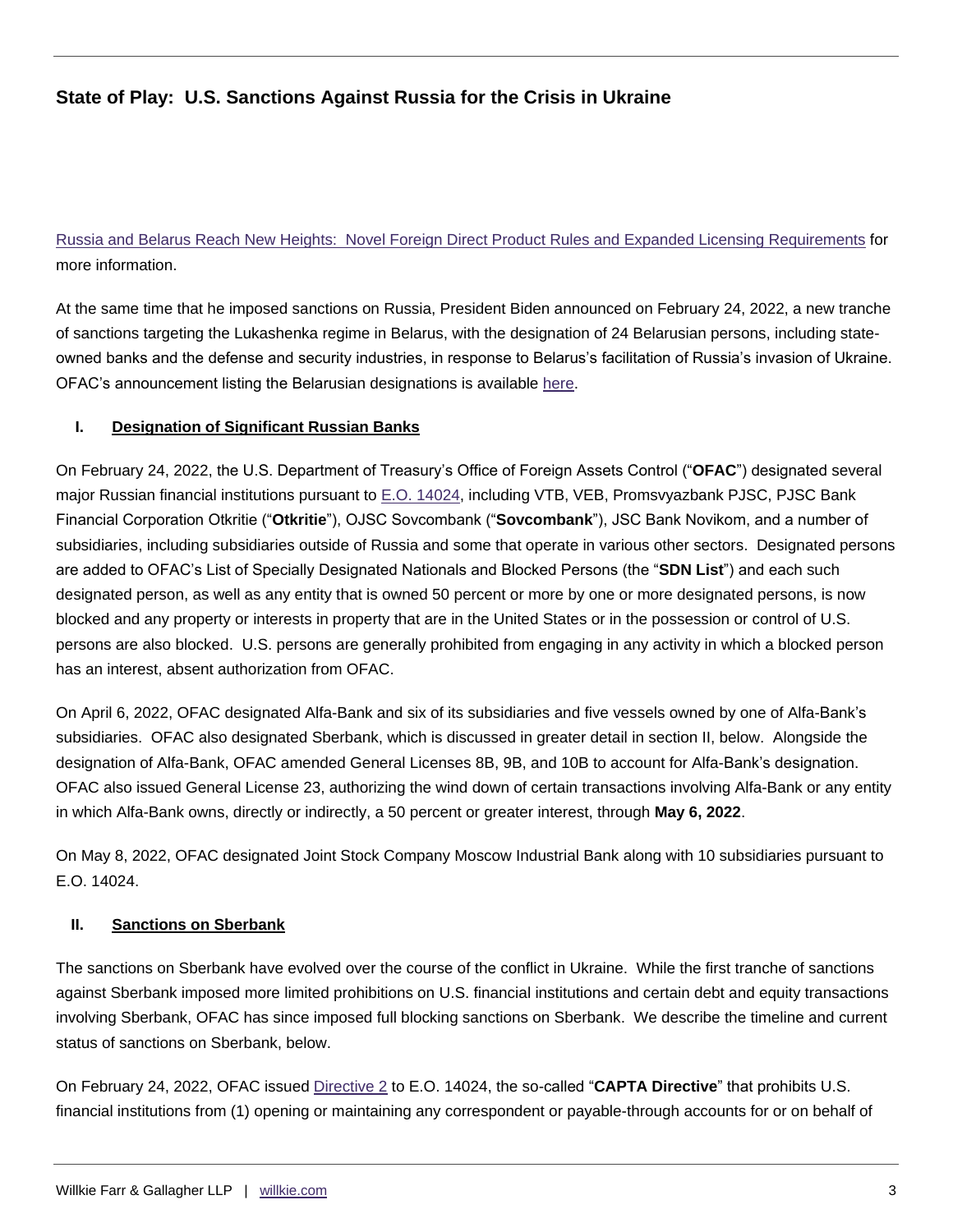Sberbank and (2) the processing of any transaction involving Sberbank, effective **March 26, 2022**. The restrictions also apply to any entity in which Sberbank owns a 50 percent or greater interest, and OFAC has identified Sberbank and 25 of its subsidiaries that are subject to the CAPTA Directive on the "CAPTA List," available at Annex 1 to Directive 2.<sup>1</sup> The prohibitions on any additional entities added to the CAPTA List will become effective 30 days from the identification of the entity.

Directive 2 also prohibits U.S. financial institutions from processing any transactions involving entities subject to the CAPTA Directive. OFAC guidance makes clear that U.S. financial institutions must reject any transactions involving a foreign financial institution on the CAPTA List.<sup>2</sup>

In addition, Sberbank was identified under Directive 3 to E.O. 14024, described in section III, below.

On April 6, 2022, OFAC designated Sberbank, placing it, along with 42 subsidiaries, on the SDN List. This action supersedes the prior sanctions prohibitions imposed on Sberbank and its subsidiaries. U.S. persons are now generally prohibited from engaging in all transactions in which Sberbank or any entity in which Sberbank owns a 50 percent or greater interest, has an interest, absent a license.

OFAC also issued several general licenses related to the wind down of certain activity involving Sberbank.

- [General License 21A](https://home.treasury.gov/system/files/126/russia_gl21a.pdf) authorizes certain transactions related to the wind down of Sberbank CIB USA, Inc., or any entity in which Sberbank CIB USA, Inc. owns, directly or indirectly, a 50 percent or greater interest, including the processing and payment of salaries, severance, and expenses; payments to vendors and landlords; and closing of accounts, through **June 7, 2022**.
- [General License 22](https://home.treasury.gov/system/files/126/russia_gl22.pdf) authorizes the wind down of certain transactions involving Sberbank or any entity in which Sberbank owns, directly or indirectly, a 50 percent or greater interest, through **April 13, 2022**. Notably, the general license does not authorize transactions prohibited by the correspondence and payable-through account sanctions prohibited by Directive 2 under E.O. 14024. Such transactions are prohibited effective **March 26, 2022**.

#### **III. New Debt and Equity Prohibitions Against Identified Entities**

On February 24, 2022, OFAC also issued [Directive 3](https://home.treasury.gov/system/files/126/new_debt_and_equity_directive_3.pdf) to E.O. 14024, which expands restrictions on new debt and equity transactions related to certain identified Russian entities. Specifically, Directive 3 prohibits U.S. persons from all transactions in, provision of financing for, and dealings in new debt longer than 14 days maturity and new equity of listed Russian entities, including Credit Bank Of Moscow Public Joint Stock Company and Gazprombank Joint Stock Company.

See OFAC FAQ 969, available [here.](https://home.treasury.gov/policy-issues/financial-sanctions/faqs/969)

<sup>2</sup> *See* OFAC FAQ 967, available [here](https://home.treasury.gov/policy-issues/financial-sanctions/faqs/967)*.*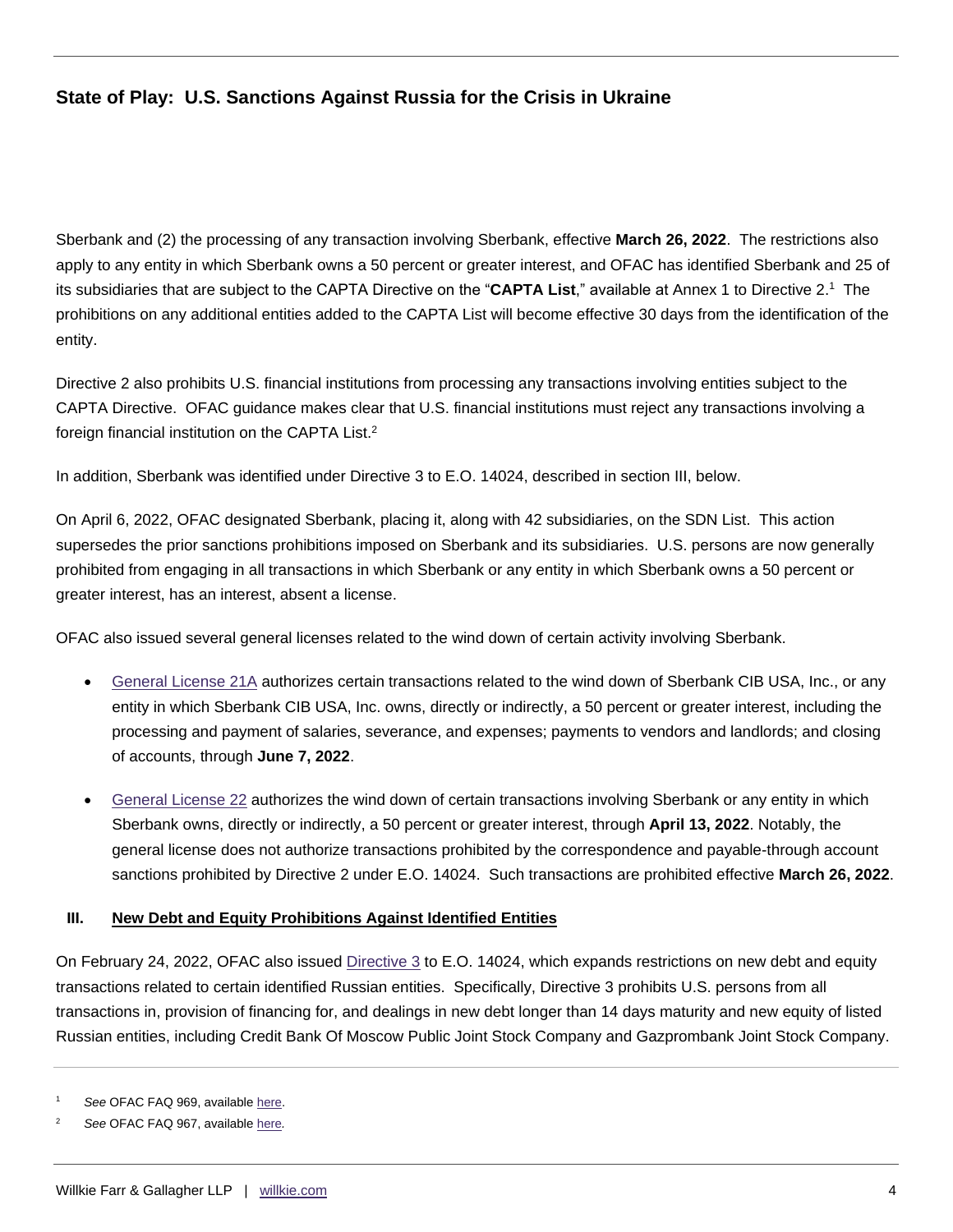The prohibitions apply where such new debt and equity is issued on or after **March 26, 2022** for entities identified in Annex 1 to Directive 3, or 30 days after the date of identification for entities later determined to be subject to the Directive. These restrictions expand the restrictions on new debt and equity set forth in the directives issued under [E.O. 13662.](https://home.treasury.gov/system/files/126/ukraine_eo3.pdf) OFAC emphasized in its guidance that the prohibitions may be overlapping and U.S. persons remain obligated to comply with all relevant directives.

#### **IV. Expanded Restrictions on Russian Sovereign Debt**

On February 22, 2022, the Biden administration, pursuant to [Directive 1A](https://home.treasury.gov/system/files/126/russia_directive_1a.pdf) under E.O. 14024, expanded existing restrictions in place on dealing in Russian sovereign debt on the primary market to also restrict participation in the secondary market. Directive 1A prohibits U.S. financial institutions from participating in the secondary market for ruble or non-ruble-denominated bonds **issued after March 1, 2022** by the Central Bank of the Russian Federation, the National Wealth Fund of the Russian Federation, or the Ministry of Finance of the Russian Federation. The text of Directive 1A makes clear that the identified institutions were not designated and so do not appear on the SDN List, meaning activity not specified in Directive 1A with such institutions is not currently prohibited. $3$ 

#### **V. Sanctions on the Central Bank of Russia**

On February 28, 2022, OFAC issued [Directive 4](https://home.treasury.gov/system/files/126/eo14024_directive_4_02282022.pdf) to E.O. 14024, the so-called "**Sovereign Transactions Directive**," which prohibits U.S. persons from any transaction involving the Central Bank of the Russian Federation, the National Wealth Fund of the Russian Federation, or the Ministry of Finance of the Russian Federation, including any transfer of assets to such entities or any foreign exchange transaction for or on behalf of such entities, absent a license or authorization from OFAC. In addition, OFAC amended several of the previously published general licenses to include certain wind-down authorizations otherwise prohibited by Directive 4, as described below.

#### **VI. Certain General Licenses Applicable to E.O. 14024**

OFAC issued a number of general licenses authorizing certain transactions otherwise prohibited by E.O. 14024 specifically related to certain Russian banks described in each respective license:

 [General License 2](https://home.treasury.gov/system/files/126/russia_gl2.pdf) authorizes transactions involving VEB ordinarily incident and necessary to the servicing of bonds issued before March 1, 2022 by the Russian Central Bank, the National Wealth Fund, or the Ministry of

<sup>&</sup>lt;sup>3</sup> See Directive 1A to E.O. 14204 ("All other activities with entities determined to be subject to the prohibitions of this Directive, or involving their property or interests in property, are permitted, provided that such activities are not otherwise prohibited by law, the Order, or any other sanctions program implemented by the Office of Foreign Assets Control.").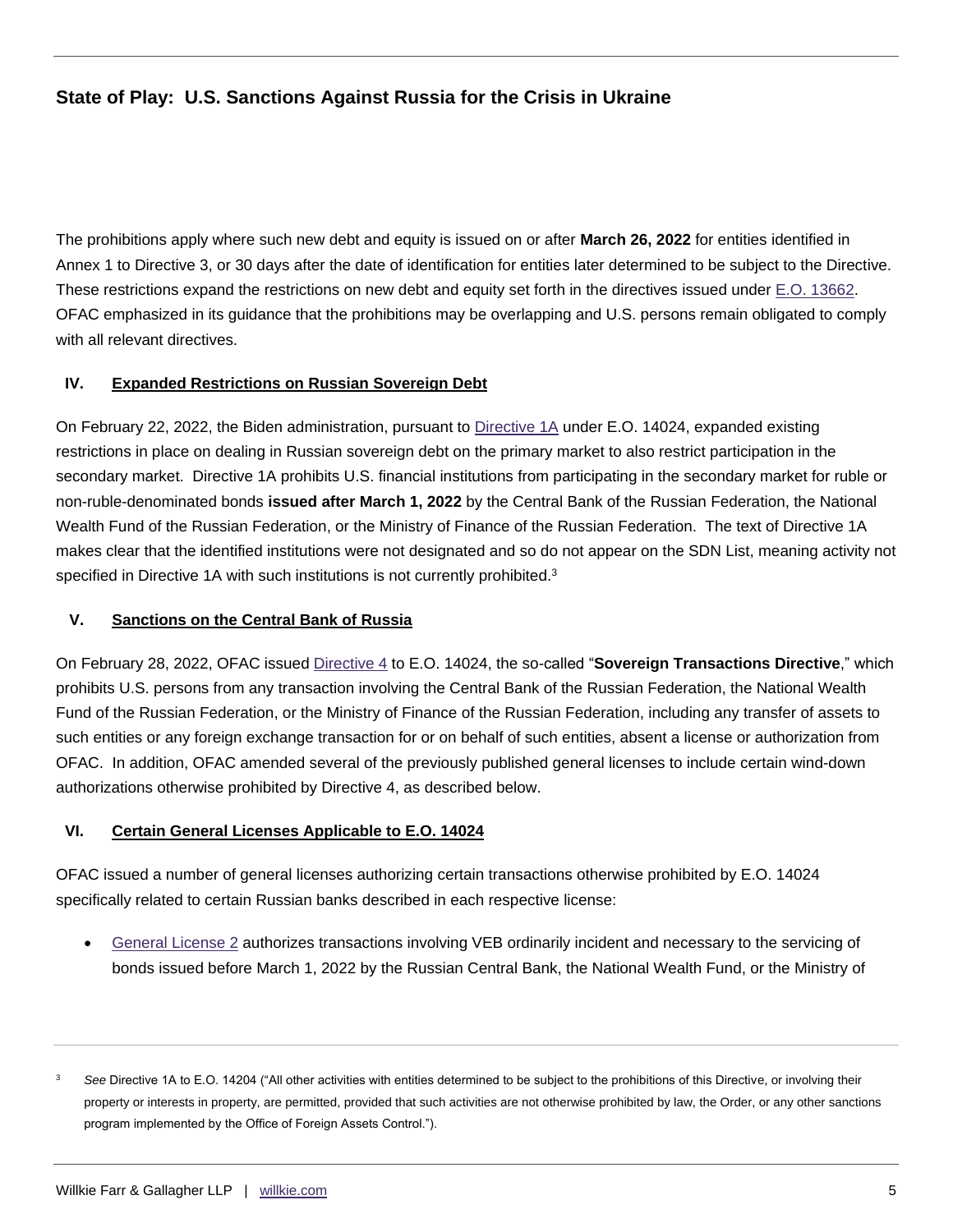Finance (not including any transaction prohibited by Directive 1A, which prohibits certain dealings in Russian sovereign debt).

- [General License 3](https://home.treasury.gov/system/files/126/russia_gl3.pdf) authorizes certain transactions related to the wind down of transactions involving VEB through **March 24, 2022**.
- [General License 5](https://home.treasury.gov/system/files/126/russia_gl5.pdf) authorizes certain transactions related to official business of certain international organizations.
- [General License 6A](https://home.treasury.gov/system/files/126/russia_gl6a.pdf) authorizes certain transactions related to the exportation or reexportation of agricultural commodities, medicine, and medical devices and related parts and services, COVID-19, and ongoing clinical trials and medical research.
- [General License 7](https://home.treasury.gov/system/files/126/russia_gl7.pdf) authorizes certain transactions related to overflight payments, emergency landings, and air ambulance services.
- [General License 8B](https://home.treasury.gov/system/files/126/russia_gl8b.pdf) authorizes certain transactions with VEB, Otkritie, Sovcombank, Sberbank, VTB, Alfa-Bank, or any entity in which an above-listed entity owns a 50 percent or greater interest, or the Russian Central Bank, related to transactions "**related to energy**" 4 through **June 24, 2022**.
- [General License 9C](https://home.treasury.gov/system/files/126/russia_gl9c.pdf) authorizes,
	- i. through **May 25, 2022**:
		- certain transactions related to dealings in debt or equity of VEB, Otkritie, Sovcombank, Sberbank, VTB or any entity in which an above-listed entity owns a 50 percent or greater interest, issued prior to February 24, 2022, where any divestment or transfer of covered debt or equity must be to a non-U.S. person;
		- certain transactions related to facilitating, clearing, and settling trades of covered debt or equity, provided such trades were placed prior to 4:00 p.m. Eastern Standard Time, February 24, 2022; and
- <sup>4</sup> The term "**related to energy**" means extraction, production, refinement, liquefaction, gasification, regasification, conversion, enrichment, fabrication, transport, or purchase of petroleum, including crude oil, lease condensates, unfinished oils, natural gas liquids, petroleum products, natural gas, or other products capable of producing energy, such as coal, wood, or agricultural products used to manufacture biofuels, or uranium in any form, as well as the development, production, generation, transmission, or exchange of power, through any means, including nuclear, thermal, and renewable energy sources.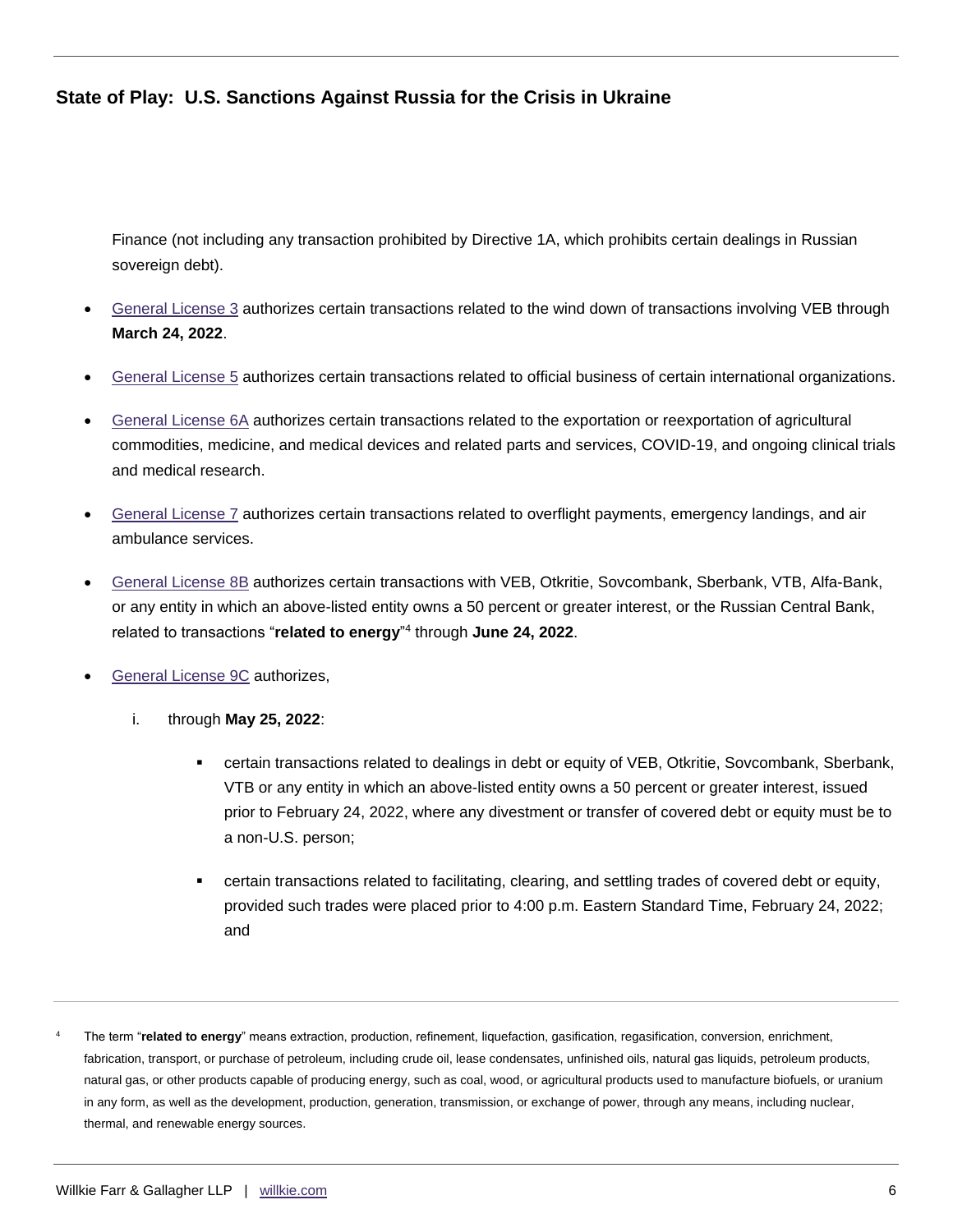- certain transactions otherwise prohibited by Directive 4 of E.O. 14024, for the receipt of interest, dividend, or maturity payments in connection with debt or equity of the Russian Central Bank, the National Wealth Fund, or the Ministry of Finance, issued before March 1, 2022;
- ii. through **June 30, 2022**:
	- certain transactions related to dealings in debt or equity of Alfa-Bank or any entity in which Alfa-Bank owns, directly or indirectly, a 50 percent or greater interest, issued prior to April 6, 2022, provided that any divestment or transfer of, or facilitation of divestment or transfer of, Alfa-Bank debt or equity must be to a non-U.S. person;
- iii. through **July 1, 2022**:
	- certain transactions related to dealings in debt or equity of Alrosa, or any entity in which Alrosa owns, directly or indirectly, a 50 percent or greater interest, issued prior to April 7, 2022, provided that any divestment or transfer of, or facilitation of divestment or transfer of, Alrosa debt or equity must be to a non-U.S. person.
- [General License 10C](https://home.treasury.gov/system/files/126/russia_gl10c.pdf) authorizes,
	- i. through **May 25, 2022**:
		- certain transactions related to the wind down of derivative contracts entered into prior to 4:00 p.m. EST on February 24, 2022 that include one of VEB, Otkritie, Sovcombank, Sberbank, VTB or any entity in which an above-listed entity owns a 50 percent or greater interest as a counterparty or are linked to debt or equity of one of the above-described entities; including debits to accounts on the books of a U.S. financial institution; and
		- certain transactions otherwise prohibited by Directive 4 of E.O. 14024, related to the wind down of derivative contracts, repurchase agreements, or reverse repurchase agreements entered into prior to March 1, 2022 that include the Russian Central Bank, the National Wealth Fund, or the Ministry of Finance;
	- ii. through **June 30, 2022**:
		- certain transactions related to the wind down of derivative contracts entered into prior to 4:00 p.m. Eastern Daylight Time, April 6, 2022 that (i) include Alfa-Bank or any entity in which Alfa-Bank owns, directly or indirectly, a 50 percent or greater interest as a counterparty or (ii) are linked to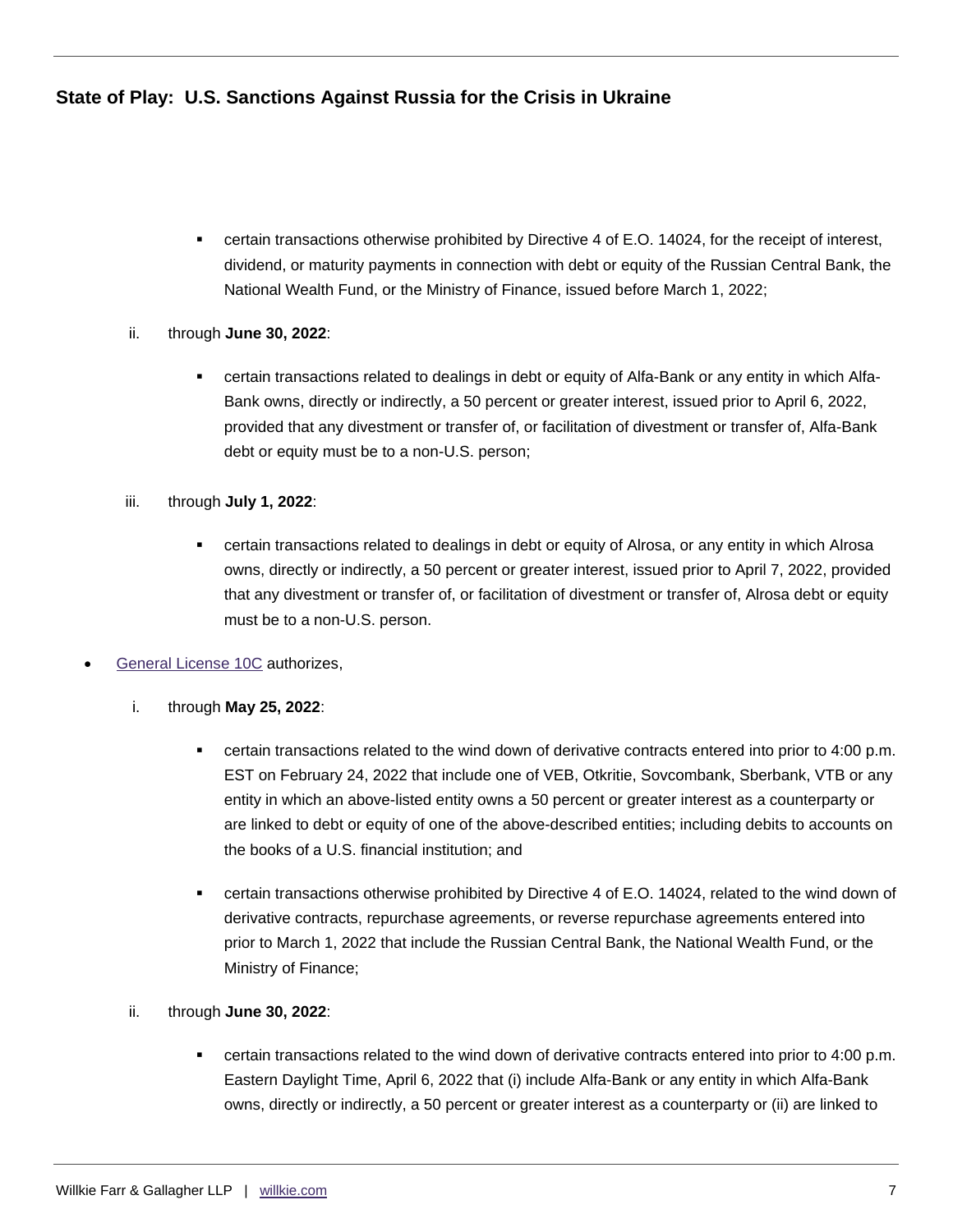debt or equity of an Alfa-Bank entity, provided that any payments to a blocked person are made into a blocked account;

#### iii. through **July 1, 2022**:

- certain transactions related to the wind down of derivative contracts entered into prior to 4:00 p.m. Eastern Daylight Time, April 7, 2022 that (i) include Alrosa, or any entity in which Alrosa owns, directly or indirectly, a 50 percent or greater interest as a counterparty or (ii) are linked to debt or equity of an Alrosa entity, provided that any payments to a blocked person are made into a blocked account.
- [General License 11](https://home.treasury.gov/system/files/126/russia_gl11.pdf) authorizes certain transactions related to the wind down of transactions involving Otkritie, Sovcombank, VTB, or any entity in which an above-listed entity owns a 50 percent or greater interest, through **March 26, 2022**.
- [General License 12](https://home.treasury.gov/system/files/126/russia_gl12.pdf) authorizes U.S. persons to reject, rather than block, transactions involving Otkritie, Sovcombank, VTB, or any entity in which an above-listed entity owns a 50 percent or greater interest, through **March 26, 2022**.
- [General License 13](https://home.treasury.gov/system/files/126/russia_gl13.pdf) authorizes certain transactions related to the payment of taxes, fees, or import duties, and purchase or receive permits, licenses, registrations, or certifications, to the extent such transactions are prohibited by Directive 4 of E.O. 14024 and provided such transactions are ordinarily incident and necessary to such persons' day-to-day operations in Russia, through **June 24, 2022**.
- [General License 14](https://home.treasury.gov/system/files/126/russia_gl14.pdf) authorizes certain transactions otherwise prohibited by Directive 4 of E.O. 14024, involving the Russian Central Bank, the National Wealth Fund, or the Ministry of Finance, where the Directive 4 entity's sole function in the transaction is to act as an operator of a clearing and settlement system, provided that: (i) there is no transfer of assets to or from any Directive 4 entity, unless separately authorized; and (ii) no Directive 4 entity is either a counterparty or a beneficiary to the transaction, unless separately authorized.
- [General License 25A](https://home.treasury.gov/system/files/126/russia_gl25a.pdf) authorizes (a) certain transactions related to the receipt or transmission of telecommunications involving the Russian Federation that are prohibited by the Russian Harmful Foreign Activities Sanctions Regulations, 31 CFR part 587, and (b) the exportation or reexportation, sale, or supply, directly or indirectly, from the United States or by U.S. persons, wherever located, to the Russian Federation of services, software, hardware, or technology incident to the exchange of communications over the Internet, such as instant messaging, videoconferencing, chat and email, social networking, sharing of photos, movies, and documents, web browsing, blogging, web hosting, and domain name registration services. Notably, transactions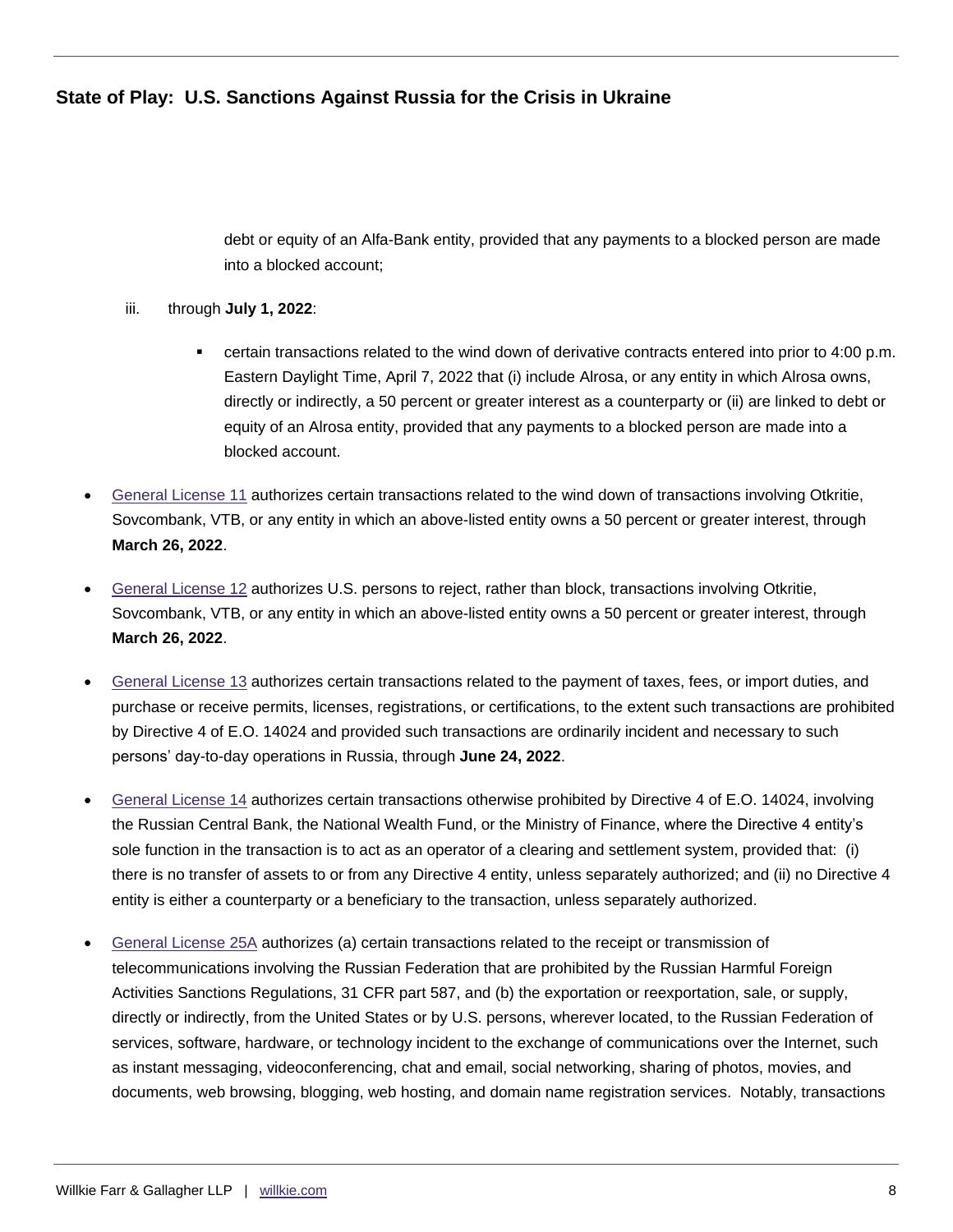involving Channel One Russia, NTV Broadcasting, and Television Station Russia-1 are not authorized by the general license.

#### **VII. Nord Stream 2**

In line with German Chancellor Scholz's move to suspend certification of Nord Stream 2, the Biden administration added Nord Stream 2 AG and its CEO, Matthias Warnig, to the SDN List on February 23, 2022. OFAC also issued a wind-down general license, [General License 4,](https://home.treasury.gov/system/files/126/peesa_gl4.pdf) authorizing transactions ordinarily incident to the wind down of transactions involving Nord Stream 2 AG, or any entity in which Nord Stream 2 AG owns, directly or indirectly, a 50 percent or greater interest, through **March 2, 2022**.

#### **VIII. Russian Direct Investment Fund**

On February 28, 2022, OFAC announced new designations targeting Russia's sovereign wealth fund, the Russian Direct Investment Fund. OFAC also designated its managing company, Joint Stock Company Management Company of the Russian Direct Investment Fund, and the managing company's subsidiary, Limited Liability Company RVC Management Company, as well as its Chief Executive Officer Kirill Dmitriev.

#### **IX. Designation of President Putin and Individuals in President Putin's Circle**

In addition to the sanctions described above, the Biden administration [announced sanctions on President Putin](https://home.treasury.gov/news/press-releases/jy0610) on February 25, 2022, and individuals, along with their family members, identified as having close personal ties with President Putin. These individuals include senior government officials, such as Minister of Foreign Affairs, Sergei Lavrov, and senior executives at significant state-owned and influential enterprises.

On March 3, 2022, OFAC issued another significant series of designations targeting Russian billionaire affiliates of President Putin, details of which are available [here.](https://home.treasury.gov/news/press-releases/jy0628) Notably, OFAC designated Alisher Usmanov, who owns significant interests in the metals and mining and technology sectors in Russia. Alongside the designation of Usmanov, OFAC issued [General License 15,](https://home.treasury.gov/system/files/126/russia_gl15.pdf) which authorizes transactions with any entity in which Usmanov owns a 50 percent or greater interest that is not itself listed on the SDN List. In other words, OFAC has essentially eliminated the application of the socalled "50 percent rule" for transactions involving entities owned by Usmanov, unless such entity is itself a designated entity.

On March 24, 2022, OFAC designated 328 members of the Russian State Duma and Herman Gref, the head of Sberbank, in line with actions taken by the UK, EU, and Canada.

On April 6, 2022, OFAC designated President Putin's adult daughters and Lavrov's wife and adult daughter, along with several members of Russia's Security Council.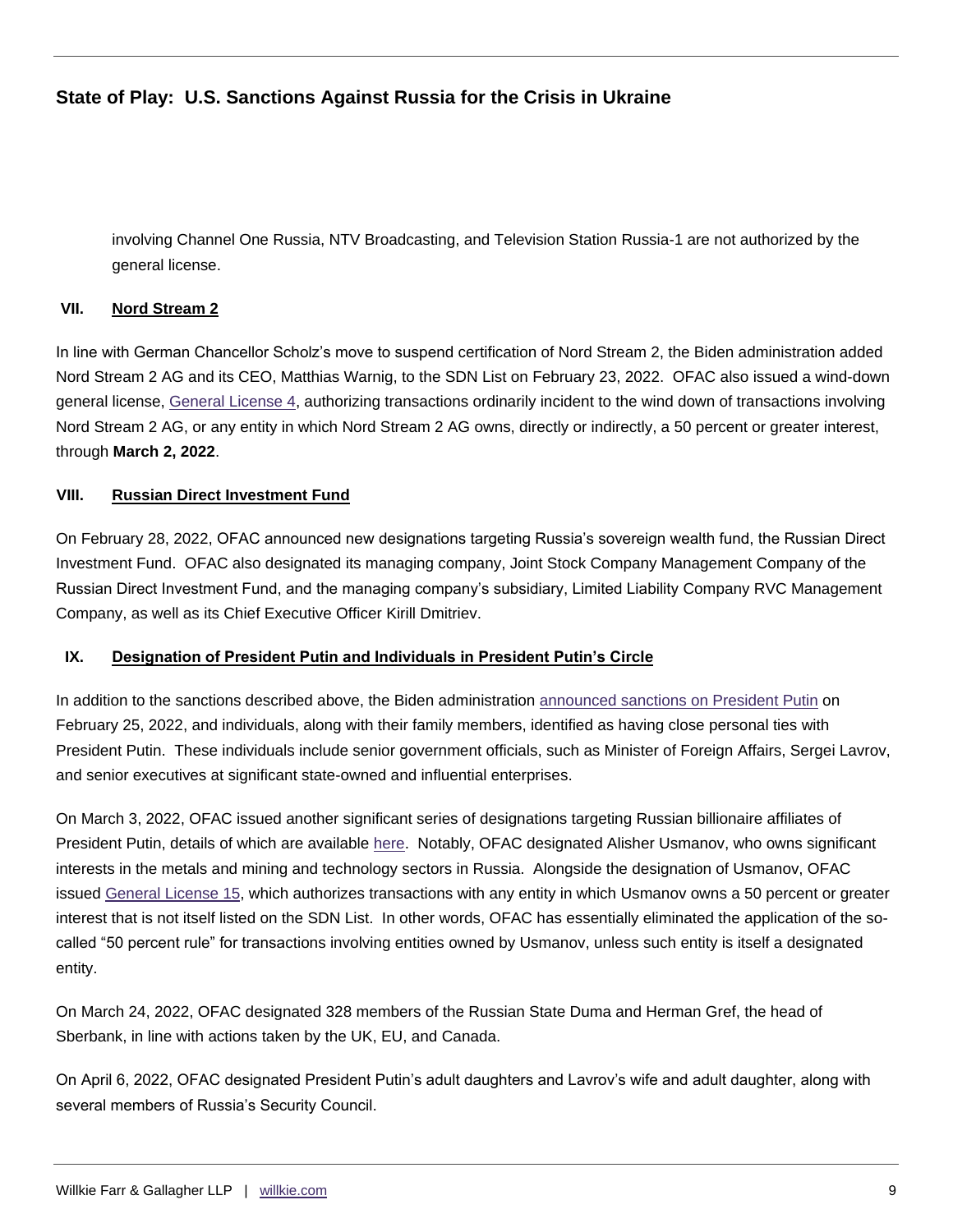On May 8, 2022, OFAC designated the First Deputy Chairman of the Executive Board of Sberbank and the Board of Directors of Gazprombank.

Companies should consult the SDN List, available [here,](https://sanctionssearch.ofac.treas.gov/) to find the full list of designated individuals and entities.

#### **X. Ban on Russian Energy Imports**

On March 8, 2022, President Biden signed [E.O. 14066](https://home.treasury.gov/system/files/126/eo_14066.pdf) prohibiting the importation into the United States of crude oil, petroleum, petroleum fuels, oils and products of their distillation, liquefied natural gas, coal, and coal products of Russian origin, as well as new investment in the energy sector in the Russian Federation by a U.S. person, wherever located. OFAC guidance states that the term "new investment in the energy sector in the Russian Federation" means a transaction that constitutes a commitment or contribution of funds or other assets for, or a loan or other extension of credit to, new energy sector activities (not including maintenance or repair) located or occurring in the Russian Federation beginning on or after March 8, 2022.<sup>5</sup>

OFAC issued [General License 16,](https://home.treasury.gov/system/files/126/russia_gl16.pdf) which authorizes certain transactions related to the importation of energy products prohibited by E.O. 14066 pursuant to written contracts or written agreements entered into prior to March 8, 2022, through **April 22, 2022**.

#### **XI. Ban on Specified Imports and Exports Targeting Luxury Goods**

On March 11, 2022, President Biden signed [E.O. 14068](https://home.treasury.gov/system/files/126/14068.pdf) prohibiting the following activities: (1) the importation into the United States of Russian-origin fish, seafood and preparations thereof, alcoholic beverages, and non-industrial diamonds; (2) the exportation of luxury goods to Russia, as to be described by the U.S. Department of Commerce and currently including certain spirits, tobacco products, clothing items, jewelry, vehicles, and antique goods; <sup>6</sup> and (3) the exportation of U.S. dollar-denominated banknotes to Russia. The E.O. also prohibits the facilitation of such transactions by a U.S. person of transactions by a non-U.S. person that would be prohibited if performed by a U.S. person. Furthermore, the E.O. authorizes additional prohibitions as determined by OFAC, including the prohibition of new investments in additional sectors in Russia. OFAC simultaneously issued a number of general licenses authorizing certain transactions otherwise prohibited under the new E.O., as follows:

 [General License 17A](https://home.treasury.gov/system/files/126/russia_gl17a.pdf) authorizes certain transactions related to the importation into the United States of Russianorigin alcoholic beverages, or non-industrial diamonds pursuant to written contracts or written agreements entered into prior to March 11, 2022, through **March 25, 2022**. Certain transactions related to the importation into the

See OFAC FAQ 1019, availabl[e here.](https://home.treasury.gov/policy-issues/financial-sanctions/faqs/topic/6626)

Restrictions on exports of luxury goods will be implemented through a rule in the Export Administration Regulations, availabl[e here.](https://public-inspection.federalregister.gov/2022-05604.pdf)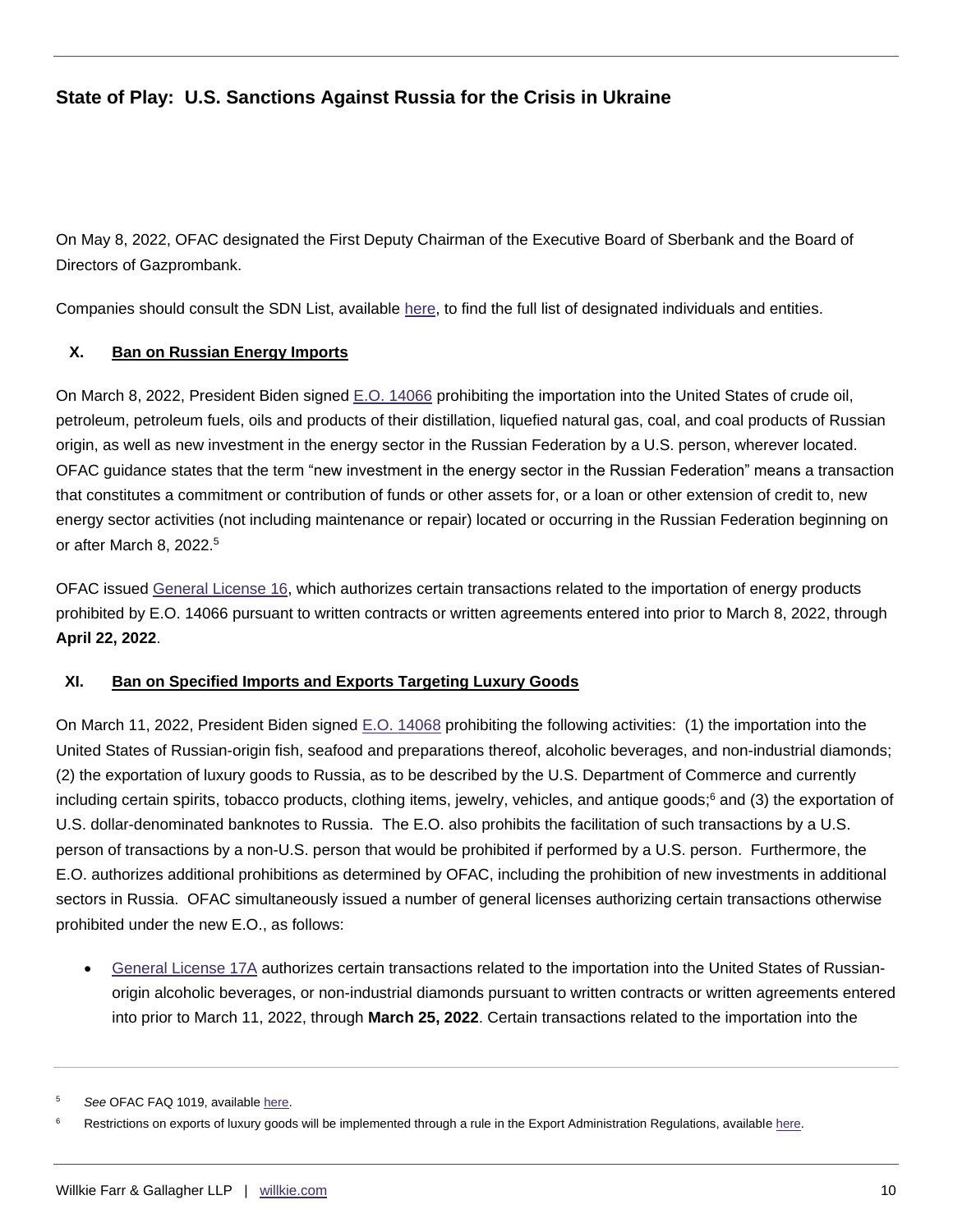United States of Russian-origin fish, seafood and preparations thereof, pursuant to written contracts or written agreements entered into prior to March 11, 2022, are authorized through **June 23, 2022**.

- [General License 18](https://home.treasury.gov/system/files/126/russia_gl18.pdf) authorizes transactions related to the transfer of U.S. dollar-denominated banknote noncommercial, personal remittances from: (i) the United States or a U.S. person, wherever located, to an individual located in Russia; or (ii) a U.S. person who is an individual located in Russia.
- [General License 19](https://home.treasury.gov/system/files/126/russia_gl19.pdf) authorizes U.S. individuals located in Russia to engage in certain transactions related to personal maintenance within Russia, including payment of housing expenses, acquisition of goods or services for personal use, payment of taxes or fees, and purchase or receipt of permits, licenses, or public utility services.

#### **XII. Designations Targeting Entities Operating in Specified Sectors of the Russian Economy**

OFAC announced on March 24, 2022, the designation of several major Russian defense companies, including Tactical Missiles Corporation JSC, JSC NPO High Precision Systems, NPK Tekhmash OAO, Joint Stock Company Russian Helicopters, and Joint Stock Company Kronshtadt, as well as numerous of their subsidiaries. OFAC also designated LLC Promtekhnologiya, a private defense company, on May 8, 2022.

On April 7, 2022, OFAC designated several state-owned enterprises, including diamond-mining company Alrosa. [General](https://home.treasury.gov/system/files/126/russia_gl21a.pdf)  [License 21A](https://home.treasury.gov/system/files/126/russia_gl21a.pdf) also authorizes certain transactions related to the wind down of Alrosa USA, Inc., or any entity in which Alrosa USA, Inc. owns, directly or indirectly, a 50 percent or greater interest, including the processing and payment of salaries, severance, and expenses; payments to vendors and landlords; and closing of accounts, through **June 7, 2022**. [General License 24](https://home.treasury.gov/system/files/126/russia_gl24.pdf) authorizes certain transactions related to the wind down of transactions involving Alrosa or any entity in which Alrosa owns, directly or indirectly, a 50 percent or greater interest through **May 7, 2022**.

On May 11, 2022, OFAC designated state-owned television stations JSC Channel One Russia, Television Station Russia-1, and JSC NTV Broadcasting Company. Alongside the designation of these television stations, OFAC issued [General](https://home.treasury.gov/system/files/126/russia_gl33.pdf)  [License 33,](https://home.treasury.gov/system/files/126/russia_gl33.pdf) which authorizes certain transactions related to the wind down of operations, contracts, or other agreements involving one or more of the above-listed television stations or any entity in which one or more of these television stations owns a 50 percent or greater interest, that were in effect prior to May 8, 2022, through **June 7, 2022**.

#### **XIII. Sanctions Targeting New Investment and the Export of Certain Services**

On April 6, 2022, President Biden signed E.O. 14071 prohibiting new investment in the Russian Federation by a U.S. person, wherever located. In a novel use of IEEPA-based sanctions, the E.O. also prohibits the exportation, reexportation, sale, or supply, directly or indirectly, from the United States, or by a U.S. person, of any category of services as may be determined by the Secretary of the Treasury to any person located in the Russian Federation. The Secretary of the Treasury has so far determined that the provision by U.S. persons of accounting, trust and corporate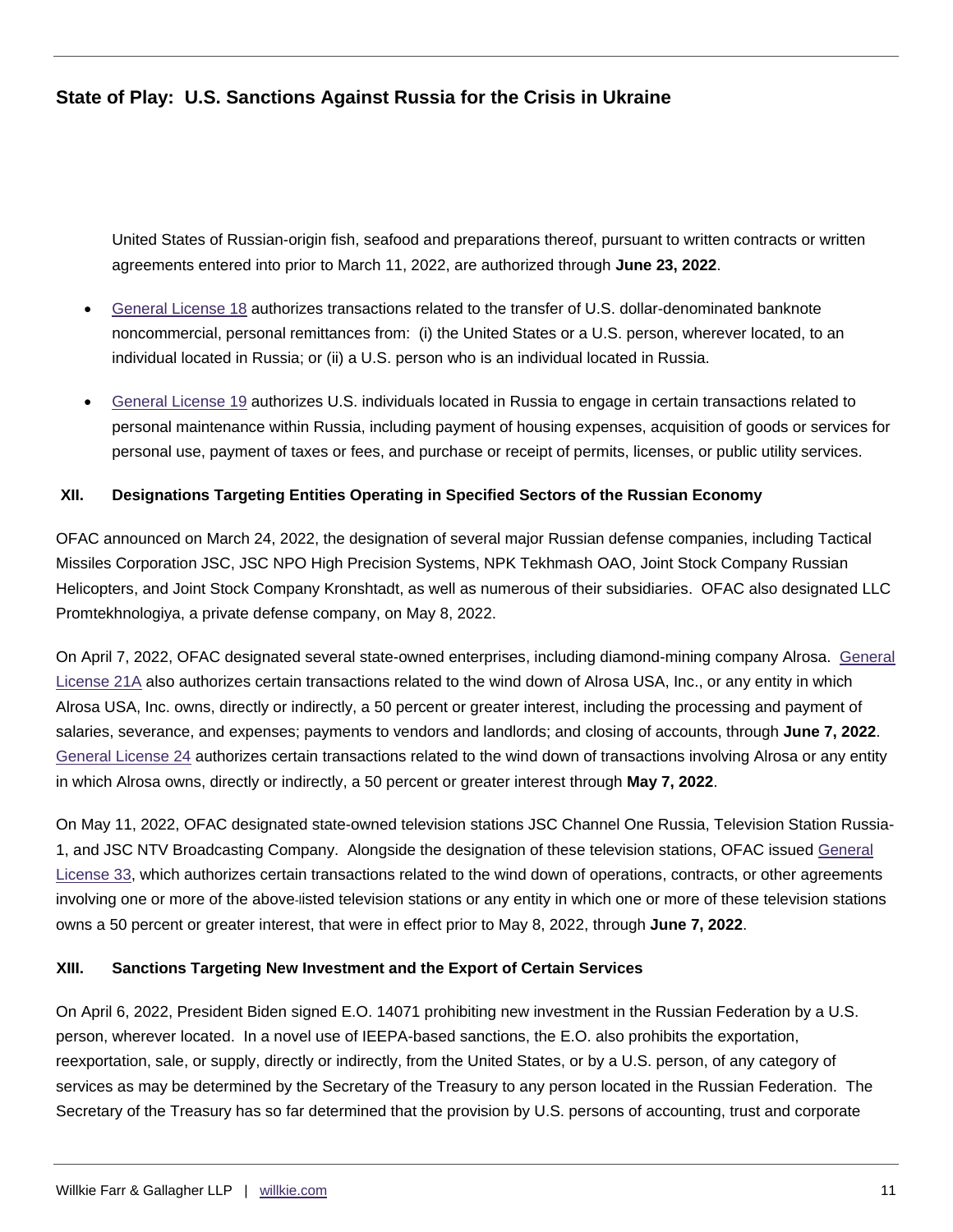formation, and management consulting services are prohibited under the E.O. In addition, the authorization lays the groundwork for Treasury to restrict more categories of services, multiple categories of services, or the provision of services to the entire Russian economy in the future. E.O. 14071 also prohibits the facilitation of such transactions by a U.S. person of transactions by a non-U.S. person that would be prohibited if performed by a U.S. person.

As described above, OFAC issued a [determination,](https://home.treasury.gov/system/files/126/determination_05082022_eo14071.pdf) on May 8, 2022, pursuant to E.O. 14071 prohibiting the exportation, reexportation, sale, or supply, directly or indirectly, from the United States, or by a U.S. person, wherever located, of accounting, trust and corporate formation, and management consulting services<sup>7</sup> to any person located in the Russian Federation, effective **June 7, 2022**. The determination specifically excludes from its scope (1) any service to an entity located in the Russian Federation that is owned or controlled, directly or indirectly, by a U.S. person; and (2) any service in connection with the wind down or divestiture of an entity located in the Russian Federation that is not owned or controlled, directly or indirectly, by a Russian person.

Alongside the determination, OFAC issued [General License 34,](https://home.treasury.gov/system/files/126/russia_gl34.pdf) which authorizes certain transactions related to the wind down of the exportation, reexportation, sale, or supply, directly or indirectly, from the United States, or by a U.S. person, wherever located, of accounting, trust and corporate formation, or management consulting services to any person located in the Russian Federation through **July 7, 2022**. [General License 35](https://home.treasury.gov/system/files/126/russia_gl35.pdf) authorizes the exportation, reexportation, sale, or supply, directly or indirectly, from the United States, or by a U.S. person, wherever located, of credit rating or auditing services<sup>8</sup> to any person located in the Russian Federation through August 20, 2022.

- <sup>7</sup>. OFAC guidance at FAQ [# 1034](https://home.treasury.gov/policy-issues/financial-sanctions/faqs/1034) defines the term "Accounting services" to include services related to the measurement, processing, and evaluation of financial data about economic entities; "Trust and corporate formation services" to include services related to assisting persons in forming or structuring legal persons, such as trusts and corporations; acting or arranging for other persons to act as directors, secretaries, administrative trustees, trust fiduciaries, registered agents, or nominee shareholders of legal persons; providing a registered office, business address, correspondence address, or administrative address for legal persons; and providing administrative services for trusts, noting that all of these activities are common activities of trust and corporate service providers (TCSPs), although they may be provided by other persons; and "Management consulting services" to include services related to strategic business advice; organizational and systems planning, evaluation, and selection; development or evaluation of marketing programs or implementation; mergers, acquisitions, and organizational structure; staff augmentation and human resources policies and practices; and brand management.
- OFAC guidance at FAQ [# 1035](https://home.treasury.gov/policy-issues/financial-sanctions/faqs/1035) provides that OFAC defines the terms "credit rating services" as services related to assessments of a borrower's ability to meet financial commitments, including analysis of general creditworthiness or with respect to a specific debt or financial obligation; and "auditing services" as the examination or inspection of business records by an auditor, including checking and verifying accounts, statements, or other representation of the financial position or regulatory compliance of the auditee.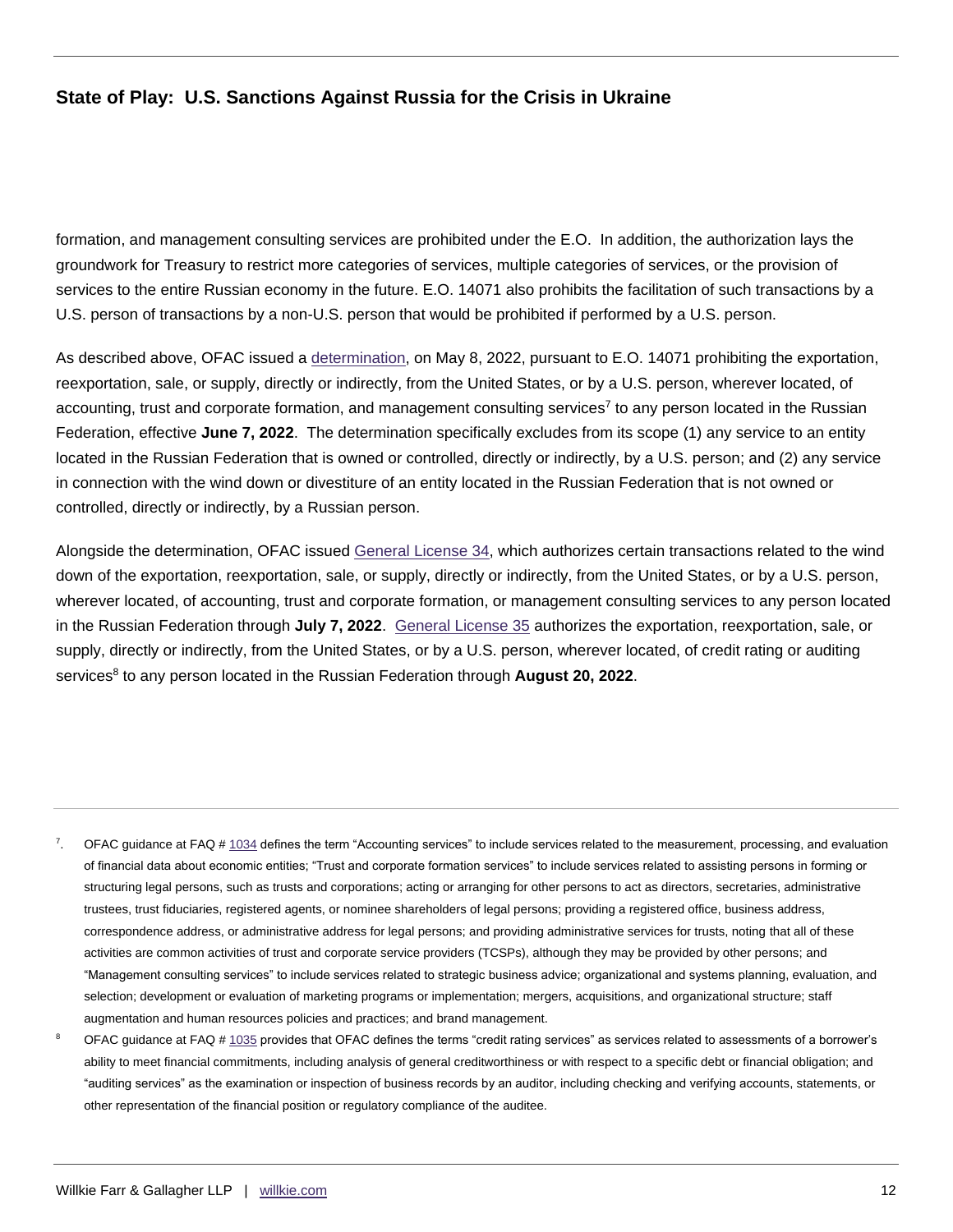OFAC also issued a [determination](https://home.treasury.gov/system/files/126/determination_05082022_eo14024.pdf) identifying the accounting, trust and corporate formation services, and management consulting sectors<sup>9</sup> of the Russian economy pursuant to section  $1(a)(i)$  of E.O. 14024, which means that persons determined to operate in these sectors of the Russian economy may be designated in the future.

The situation in Ukraine is rapidly evolving, and we will continue to issue updates as more information becomes available. In addition, as noted previously, the Biden administration has issued these sanctions in close coordination with its European counterparts. For more information on the latest UK sanctions, please see [our write-up.](https://communications.willkie.com/110/1590/uploads-(icalendars-pdf-documents)/uk-issues-first-tranche-of-russian-sanctions.pdf) For a comprehensive look at the U.S., UK, and EU sanctions, see our Client Alert, "In a Parallel Rollout, the US, EU, and UK Sanction Major Russian Financial [Institutions and Russian Sovereign Debt and Take Additional Measures.](https://www.willkie.com/-/media/files/publications/2022/inaparallelrollouttheuseuanduksanctionmajorrussian.pdf)"

We will continue to monitor developments, and provide commentary and analysis regarding the implications of these sanctions and any additional sanctions issued by the United States and its allies against Russia.

<sup>9</sup> OFAC guidance at FAQ [# 1038](https://home.treasury.gov/policy-issues/financial-sanctions/faqs/1038) provides that OFAC defines the terms "Accounting sector," "Trust and corporate formation services sector," and "Management consulting sector" to align with the definition of similar terms set forth in FAQ# 1034 (as described in footnote 7).